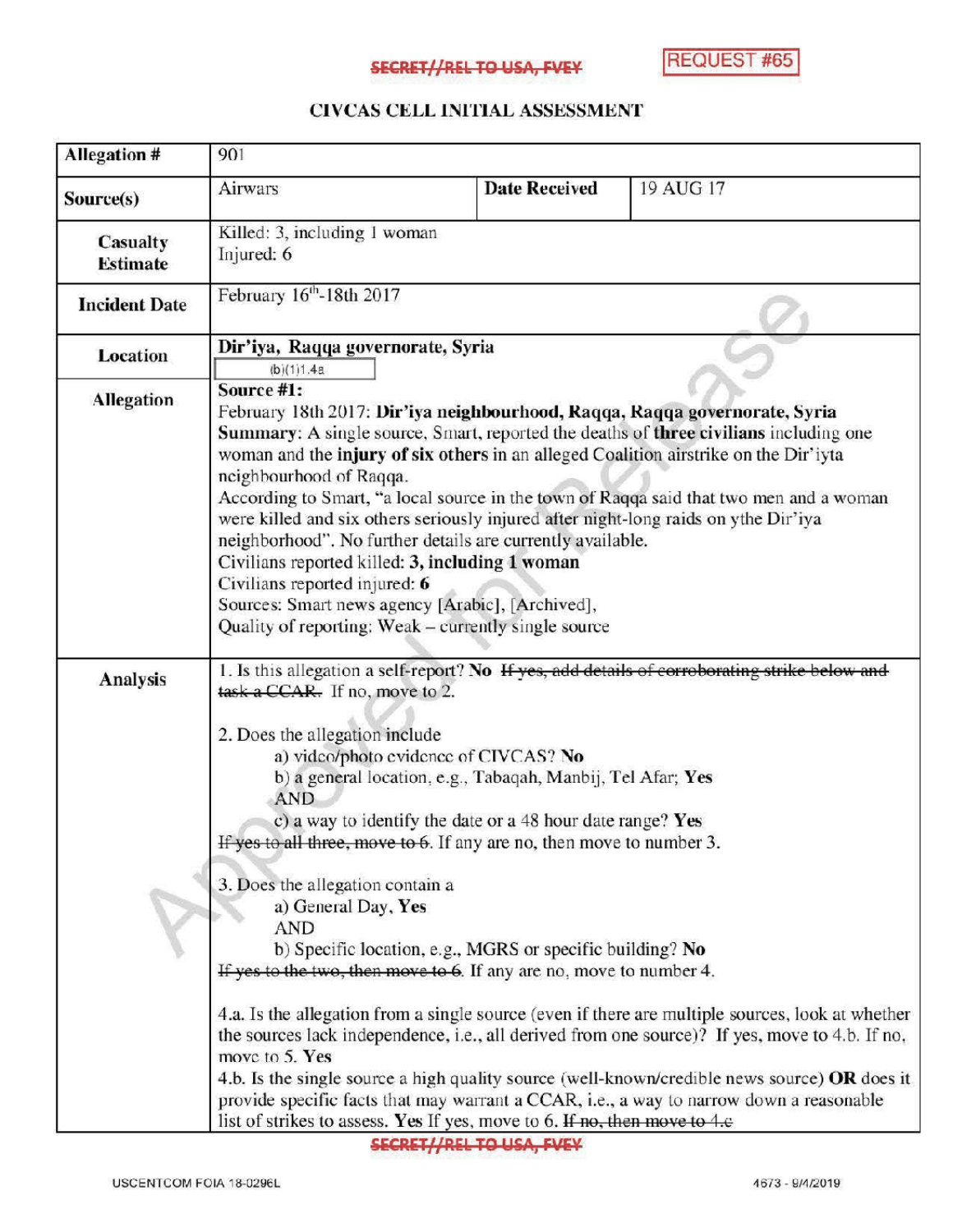4.c. Has media interviewed witnesses and/or victims? If yes, then contact journalist and reassess. If no, then close the allegation

5.a. Are any of the sources high quality? If yes, move to 6. If no, move to 5.b. 5.b. Are there at least two corroborating sources (total of 3) that independently reported the allegation, OR does it provide specific facts that may warrant a CCAR? If yes, move to 6. If no, close the allegation.

6. Does the allegation contain sufficient information on the time, location and details to make an assessment of credibility? I.e., does it provide enough information to determine the date within 48 hour; does it provide enough information to determine <sup>a</sup> neighborhood, landmark, or other way to where the alleged incident occurred within a .5km radius? If yes, move to 7. If no, close the allegation. Yes

7. Are there any potentially corroborating strikes? If yes, answer the below questions and task CCAR. If no, close allegation. No

Assessed date of incident:

2.Location:

for 3. Corroborating strikes : **MGRS:** Strike Number: DTG: **Target: Dynamic/Deliberate:** Aircraft: Call Sign; **Nationality:** Munitions: Number dropped: **Target Number:** TEA: IZ & SY  $MAT. 0$ CJTF  $log_2$  $CJTF$  kmz,  $\theta$ CAOC log, 0 IZ CJFLCC log, -email (Start 18 MAY 2017), SY  $T(f(1))$ log, -email (Start 22 JUL 2017),

SECRET//REL TO USA, EVEY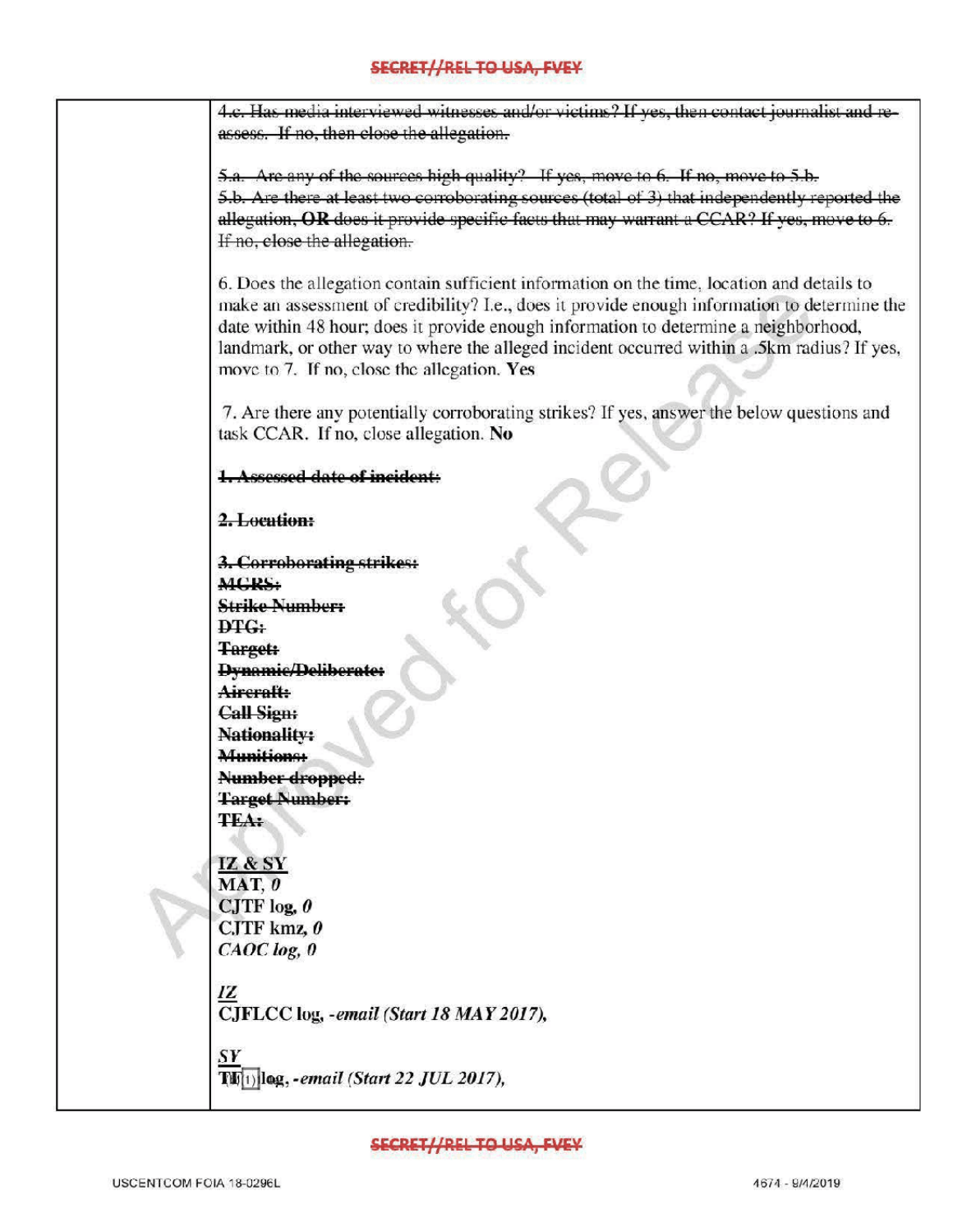## SECRET//REL TO USA, FVEY

| <b>Non-US Coalition</b><br>Involvement |                                                                                                                                                                            |  |
|----------------------------------------|----------------------------------------------------------------------------------------------------------------------------------------------------------------------------|--|
| <b>Decision</b>                        | Close at the IA due to insufficient evidence to corroborate the allegation.<br>A 72 hour (16-18 FEB 17) search revealed no strikes in the specified location.<br>$\bullet$ |  |
| Report<br><b>Approved By:</b>          | $(b)(3) 10$ USC 130b; $(b)(6)$                                                                                                                                             |  |

**SECRET//REL TO USA, FVEY** 

 $\mathcal{R}$ 

release